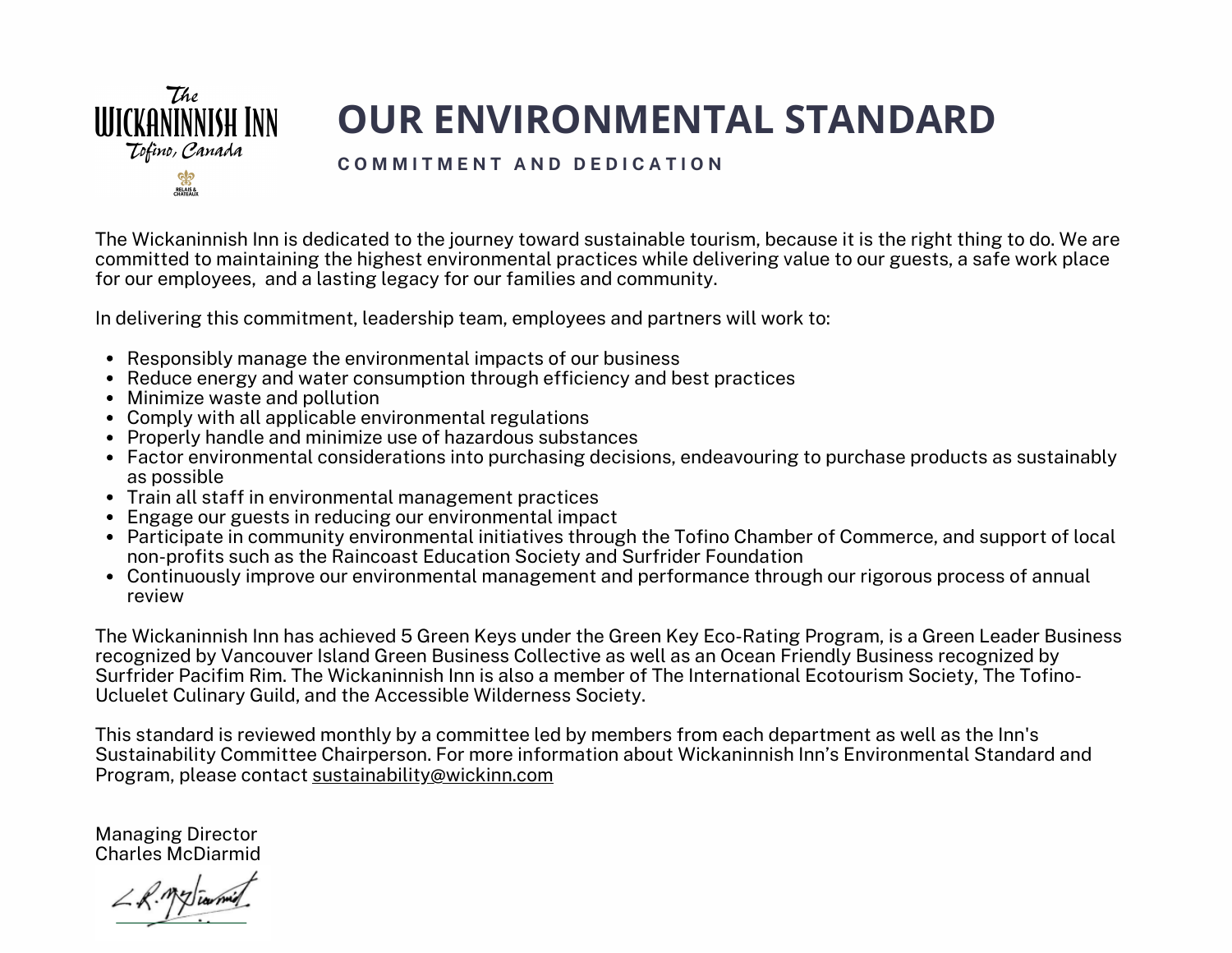# **OUR SUSTAINABILITY INITIATIVES**

*What we have done & are [doing](https://www.pacificrim.surfrider.org/) as of May 2022*.

# **ADMINISTRATION**

- Sustainability Committee established 2004 with monthly committee meetings
- Developed and published sustainable standards; vision, intent, targets
- Presented commitments to staff, guests, suppliers, general public
- Staff education has begun, communication of practices and purpose
- Participation in and organization of annual community events is done to raise awareness
- As a purchasing standard, local products and services are chosen first
- Environmental choices are considered before re-ordering any paper supplies
- Recycling of paper, plastics and printer cartridges
- Environmental objectives are being communicated to suppliers
- Participating in carbon neutral training workshops
- New LCD high-efficiency computer monitors ordered and installed
- Inn standard is in place to encourage team to participate in healthier lifestyles, ie: quit smoking, ride bikes
- Complimentary bike maintenance program in place as well as newly constructed bike shed to encourage employees to ride to work
- Pen/marker recycling
- Bamboo utensil kit and stainless steel straws given to new staff
- Fire proof cigarette butt containers given to guest so butts can be discarded appropriately
- Supporting and working with Surfrider Pacific Rim Foundation
- Dayforce payroll system eliminated paper cheque stubs and allows staff to view a schedule online rather than printing multiple copies
- Vivreau still and sparkling water fountains installed in both lobbies with stainless bottles for guests to use in their guest room
- Free feminine Hygiene products available in every staff bathrooms
- Mental Health course available for every employee, on demand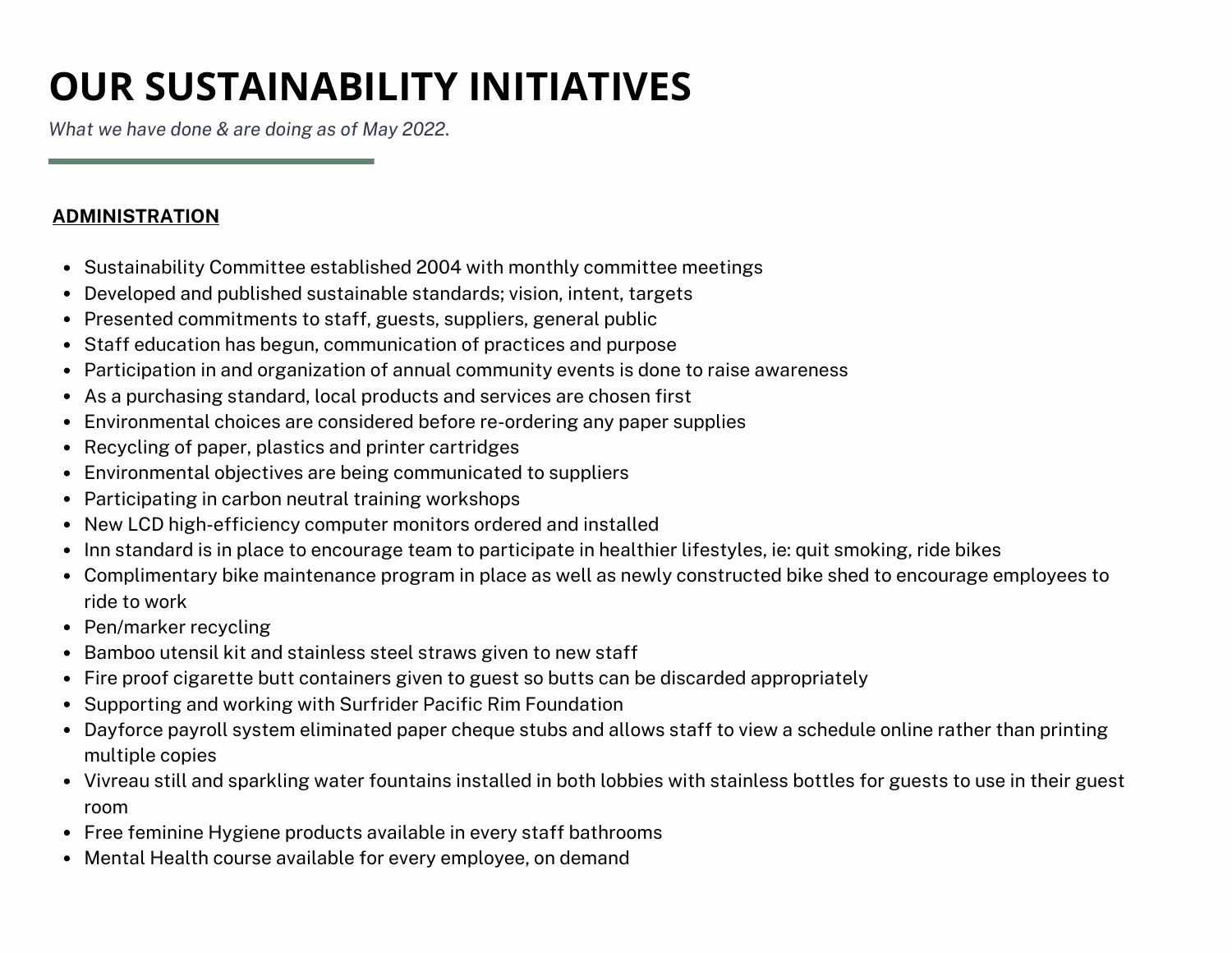### **KITCHEN/RESTAURANT**

- Appliances/equipment are regularly cleaned and serviced (including air filters, ducts, fans, burners)
- Dishwashers have built-in hot water boosters
- Low energy dishwasher installed
- Cooking equipment pre-heating periods are optimized
- Freezer/refrigerator motors, thermometers and other equipment are regularly checked, serviced and defrosted to ensure efficient operation
- Over 90% of lighting in the restaurant and food service areas is produced by high energy efficiency bulbs
- Flexible light switching arrangements installed in seating areas of restaurants
- Dimmer controls are used in dining areas
- Take out containers and cutlery is made from biodegradable material and are eco-friendly
- Take out coffee cups are bio-degradable in 30 days
- Organic fruit and vegetable wastes are composted
- Product packaging is returned to supplier or reused internally when possible
- Remaining product packaging is taken and recycled
- Waxed dairy, oil metal and oil jibs are all recycled
- Hazardous materials and chemicals in the kitchen/dining areas are have been reduced to under 20%
- Over 90% of pressurized aerosols have been replaced with reusable hand pump dispensers
- Cooking oils/grease are separated and disposed of/recycled as special waste
- Old refrigeration equipment is properly disposed of to prevent the release of ozone depleting CFC's
- Locally grown organic produce is promoted and used
- Defrosting under running water is no longer allowed
- Chemical insecticides/rodenticides are not used in restaurant and food areas
- Chemicals to treat pests are only applied by trained/licensed staff or contractors
- Propane convection ovens have been switched out with electrical convection ovens
- Corn based straws are in use as well as paper to-go lids for coffee cups
- LED lights installed in The Pointe Restaurant: LED fixtures installed (15watt) replaced a 150 watt halogen lamp
- Using more lids on our kitchen inserts to cut down on plastic wrap
- Using Stainless steel tiffins for our take away backpacks instead of always using recyclable containers
- Getting our staff to bring their own cups to events to eliminate plastic one-use cups
- Using biodegradable bags for granola bars/bags
- Low energy equipment installed in the Driftwood Cafe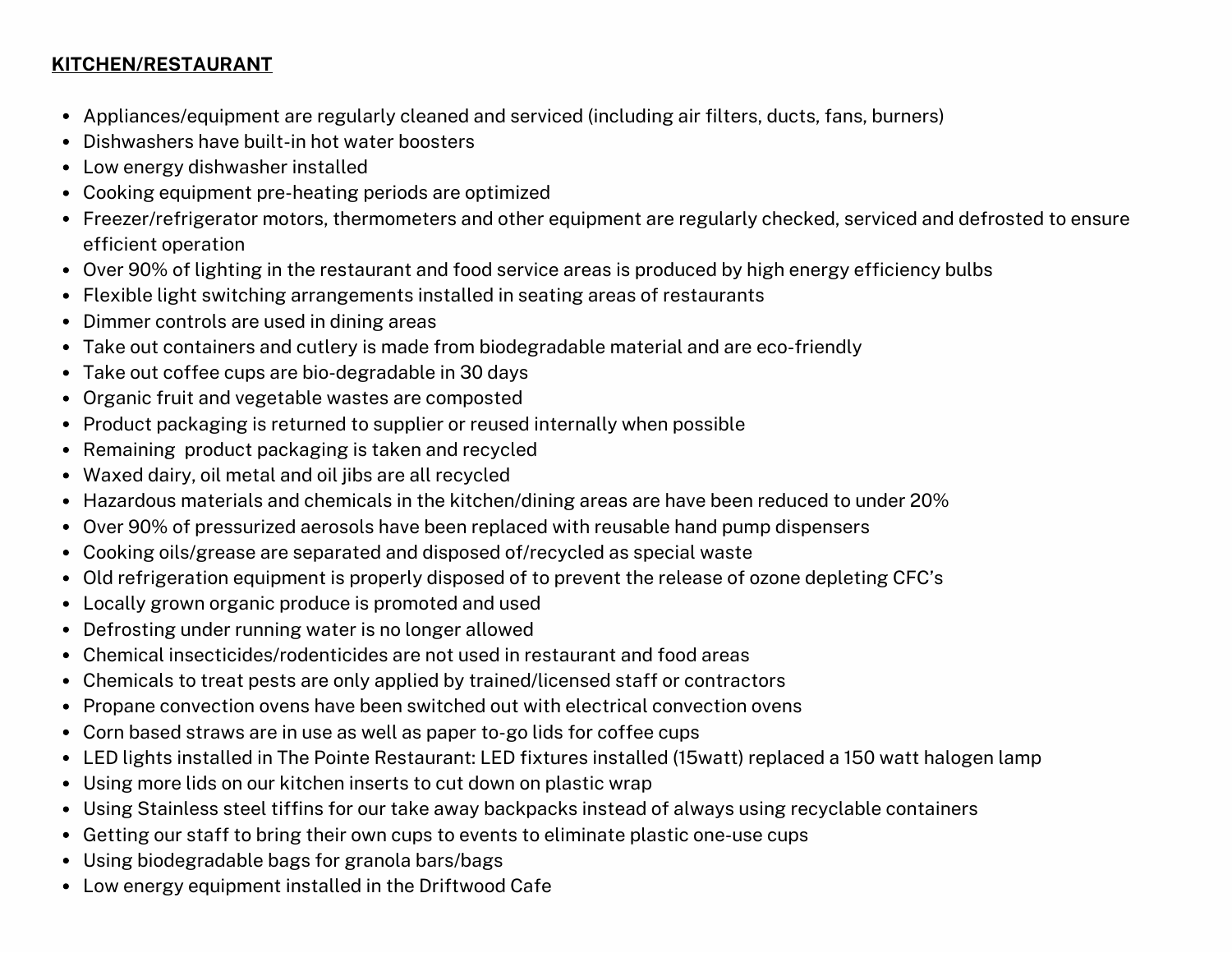# **HOUSEKEEPING**

- Guestrooms are equipped with cards/signage which give guests the option to reuse linens and towels instead of having them replaced daily
- Standard set-points are used for all guestroom thermostats by housekeeping staff
- Light fixtures are regularly cleaned and dusted
- Housekeepers are trained to ensure windows and doors are closed when heating systems are in use
- Housekeepers are instructed to check that lights, radios, and televisions are turned off in unoccupied rooms
- Private- bars are checked for leaks in the door seals and maintained by dusting the refrigeration coils
- In room coffee makers are single cup Nespresso units
- Compostable Nespresso pods in-room are recycled through Terracycle
- Barely used bars of guest soap and amenities are donated to the "Soap for Hope" program
- Unused toilet paper rolls are collected for reuse in staff washrooms
- Recycling bins are in all guestrooms and guest parking areas
- Rechargeable batteries are used and collected for special disposal
- 75-100% of pressurized aerosol cans have been eliminated and replaced with hand pump dispensers refilled from bulk containers
- High priority is given to replacing old equipment with energy efficient equipment
- Chemical pesticide/insecticides are rarely used in guest rooms
- Pesticides/insecticides are only applied by trained/licensed staff or contractors
- 76-100% of chemical cleaners has been phased out and replaced with non-toxic alternatives, we use Viriditec Ozone Sanitization System
- A standard and procedure is in place to ensure that housekeepers properly handle and dispose of hazardous (e.g. cleaning chemicals) and bio-hazardous (e.g. needles, medications etc.) wastes
- Housekeeping staff are instructed not to leave faucets running while cleaning guestrooms
- Housekeepers are trained to report all dripping faucets and leaking equipment to the Maintenance department
- Linens, towels, and other items that no longer meet guest standards are either sold or donated to local charities/staff
- Annual Garage sale anything that doesn't sell through the garage sales, gets donated to Soap for Hope for distribution across Vancouver Island
- Synthetic perfumes and air fresheners are not used in hallways and guestrooms
- Environmental issues and solutions are communicated to Housekeeping staff: in training, meetings
- Cigarette butts are recycled through Surfrider
- Guest room iPads have converted our guest directory, guest notices, menus, and magazine and newspaper offerings into digital formats